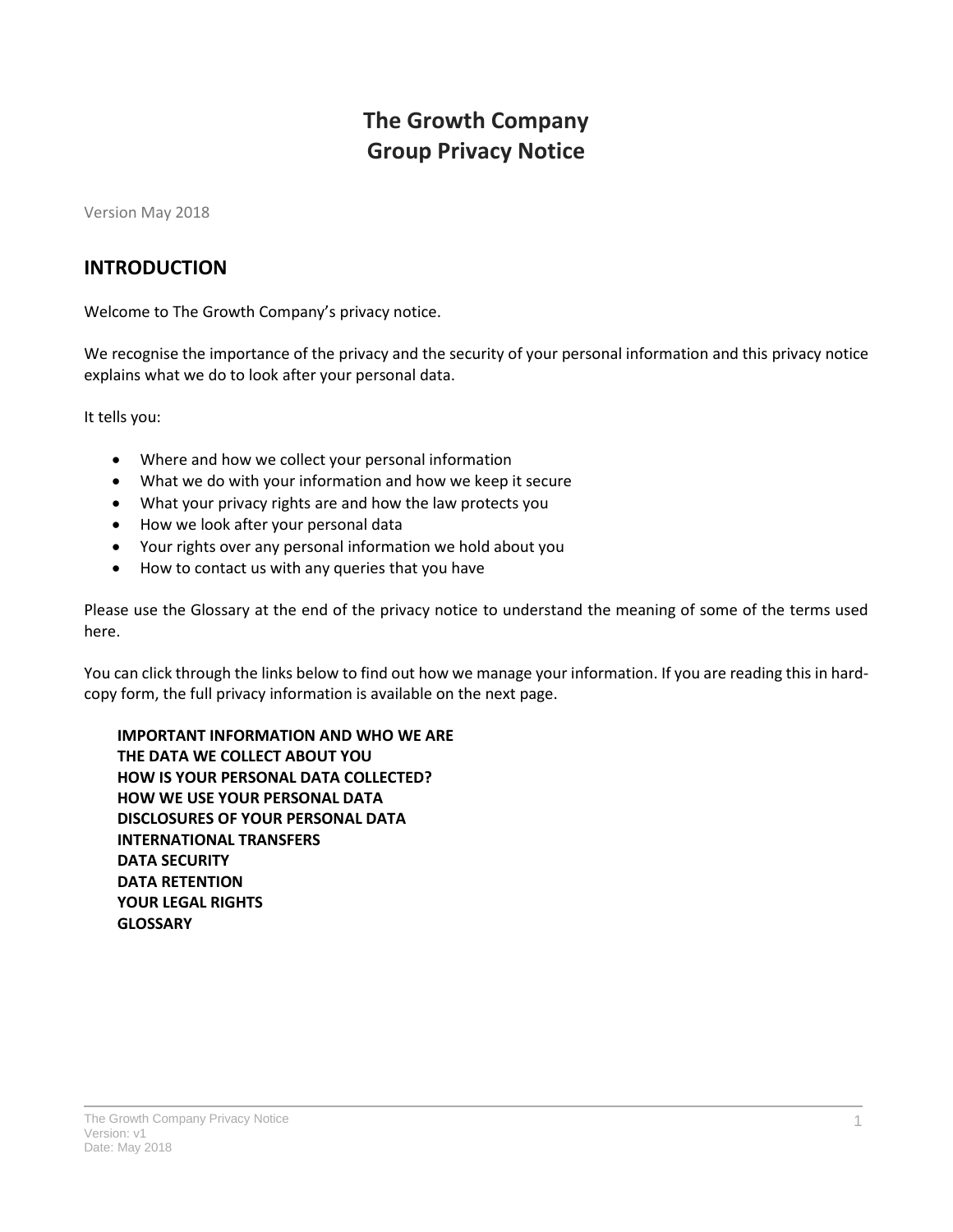### <span id="page-1-0"></span>**1. IMPORTANT INFORMATION AND WHO WE ARE**

### **a. What does this privacy notice cover?**

This privacy notice applies to you if you work with or receive services from our group companies, whether this is online, by phone, in person, through written forms, through mobile applications or otherwise by using any of our websites or interacting with us on social media. This privacy notice gives effect to our commitment to protect your personal information and has been adopted by all of the companies and businesses who are part of The Growth Company group. You can find out more about our group companies in the *[Who we are](#page-1-1)* section below.

This privacy notice does not cover the following uses of personal data, unless stated otherwise:

- Personal data which we process about employees of The Growth Company. Information about how we handle employee data can be found on our staff privacy statement on our internal company webpages.
- Personal data which we process relating to children. Where we do process this personal data relating to children, children will receive a separate, targeted privacy notice.

It is important that you read this privacy notice together with any other privacy information we may provide on specific occasions when we are collecting or processing personal data about you so that you are fully aware of how and why we are using your data.

### **b. Who we are**

<span id="page-1-1"></span>The Growth Company is a not-for-profit organisation which drives business, economic, personal and professional development within communities by boosting employment, skills, investment and enterprise for the benefit of all.

To achieve this, The Growth Company is made up of different legal entities. Details of these companies, and the brands by which you recognise them, can be found [here](http://www.growthco.uk/about-us/company-information/). When we say 'we' or 'us' or 'our' in this privacy notice, we are generally referring to the separate and distinct legal entities that make up The Growth Company (although it does depend on the context). It also includes any other businesses we add to this group in the future. When you are working with one of our group companies, it will be clear on information you receive from our group companies which company you are working with and this company will be the controller of your data unless specified otherwise.

<span id="page-1-2"></span>We have appointed a data protection officer (DPO) who is responsible for overseeing questions in relation to this privacy notice across The Growth Company. If you have any questions about this privacy notice, including any requests to exercise your legal rights, please contact the DPO using the details set out below.

#### **c. Contact us**

If you would like to exercise one of your rights as set out in this privacy notice, or you have a question or a complaint about this privacy notice or the way your personal information is processed, please contact us by one of the following means: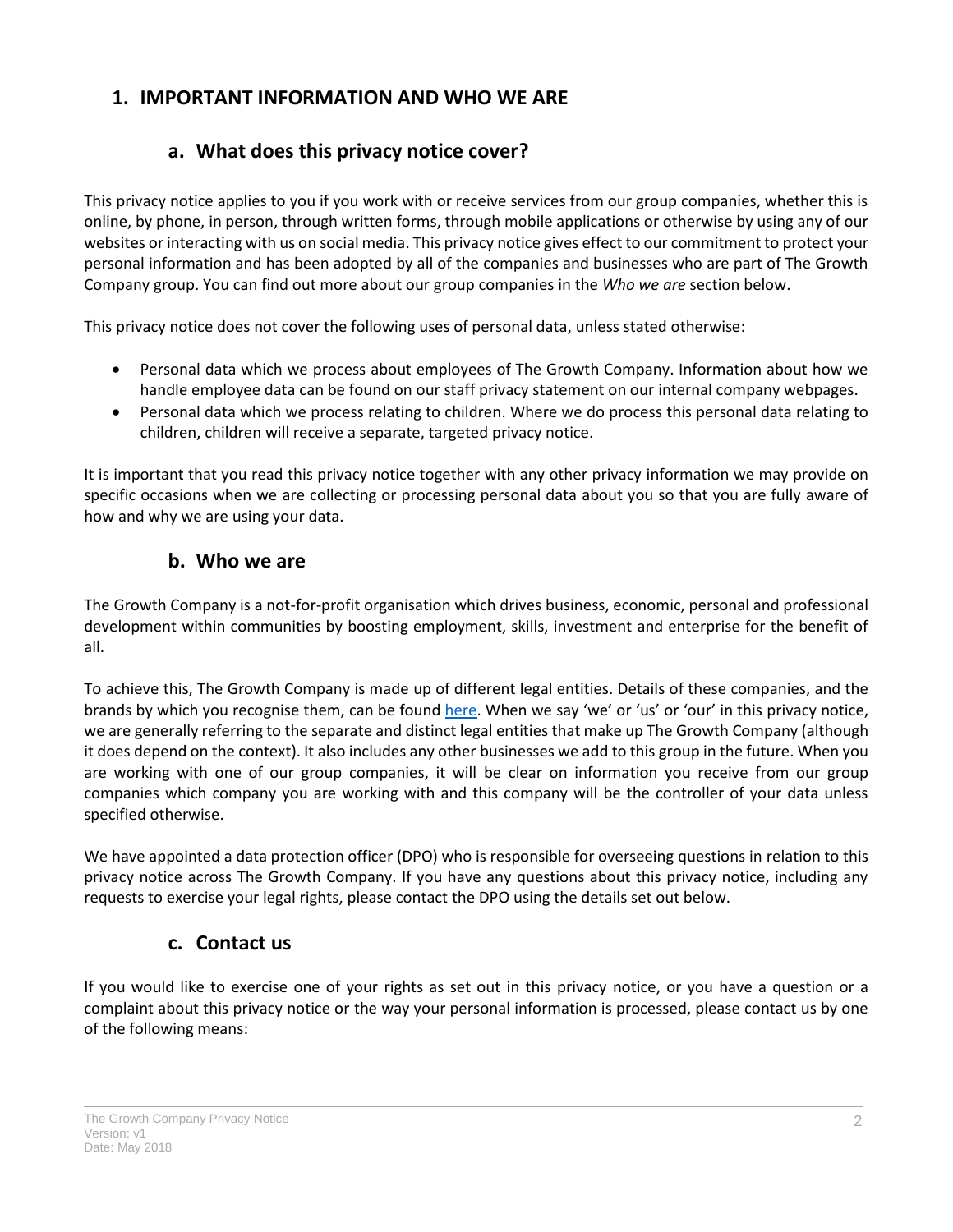By email: [DPOfficer@growthco.uk](mailto:DPOfficer@growthco.uk)

By post: Data Protection Officer, Lee House, 90 Great Bridgewater Street, Manchester M1 5JW

You also have the right to make a complaint at any time to the Information Commissioner's Office (ICO), the UK supervisory authority for data protection issues. Go to [ico.org.uk/concerns](http://ico.org.uk/concerns) to find out more. We would, however, appreciate the chance to deal with your concerns before you approach the ICO so please contact us in the first instance.

### **d. Changes to this privacy notice and your duty to inform us of changes**

This version was last updated in May 2018 and any historic versions can be obtained by contacting us.

We may change some of our group structures for administrative reasons. Whilst this will not change what we do with your data, or the services you receive from our group, this may mean that the controller of your data might become a different company in The Growth Company group. If we do this, we will update this privacy notice to let you know where your information will be held and we will make this change prominent.

It is important that the personal data we hold about you is accurate and current. Please keep us informed if your personal data changes during your relationship with us.

### **e. Third Party Links**

Our website and other documents you receive from us may include links to third-party websites, plug-ins and information. Following these links may allow third parties to collect or share data about you. We do not control these third-party websites and are not responsible for their privacy statements.

### <span id="page-2-0"></span>**2. THE DATA WE COLLECT ABOUT YOU**

Personal data, or personal information, means any information about an individual from which that person can be identified. It does not include data where the identity has been removed (anonymous data).

We may collect, use, store and transfer different kinds of personal data about you which we have grouped together as follows (with examples of each data type):

- **Identity Data** includes first name, maiden name, last name, username or similar identifier, marital status, title, date of birth, place of birth, age, image, nationality, national insurance number and gender.
- **Contact Data** includes home address, billing address, delivery address, email address and telephone numbers.
- **Payment Data** includes bank account, payment card details and details about payments to and from you and other details of products and services you have purchased from us.
- **Financial Status Data** includes financial position, benefits received, information taken from identification documents such as your passport or driving licence, credit status, housing status, your insurance, criminal and medical history, and details about additional insured parties and cardholders or joint policyholders.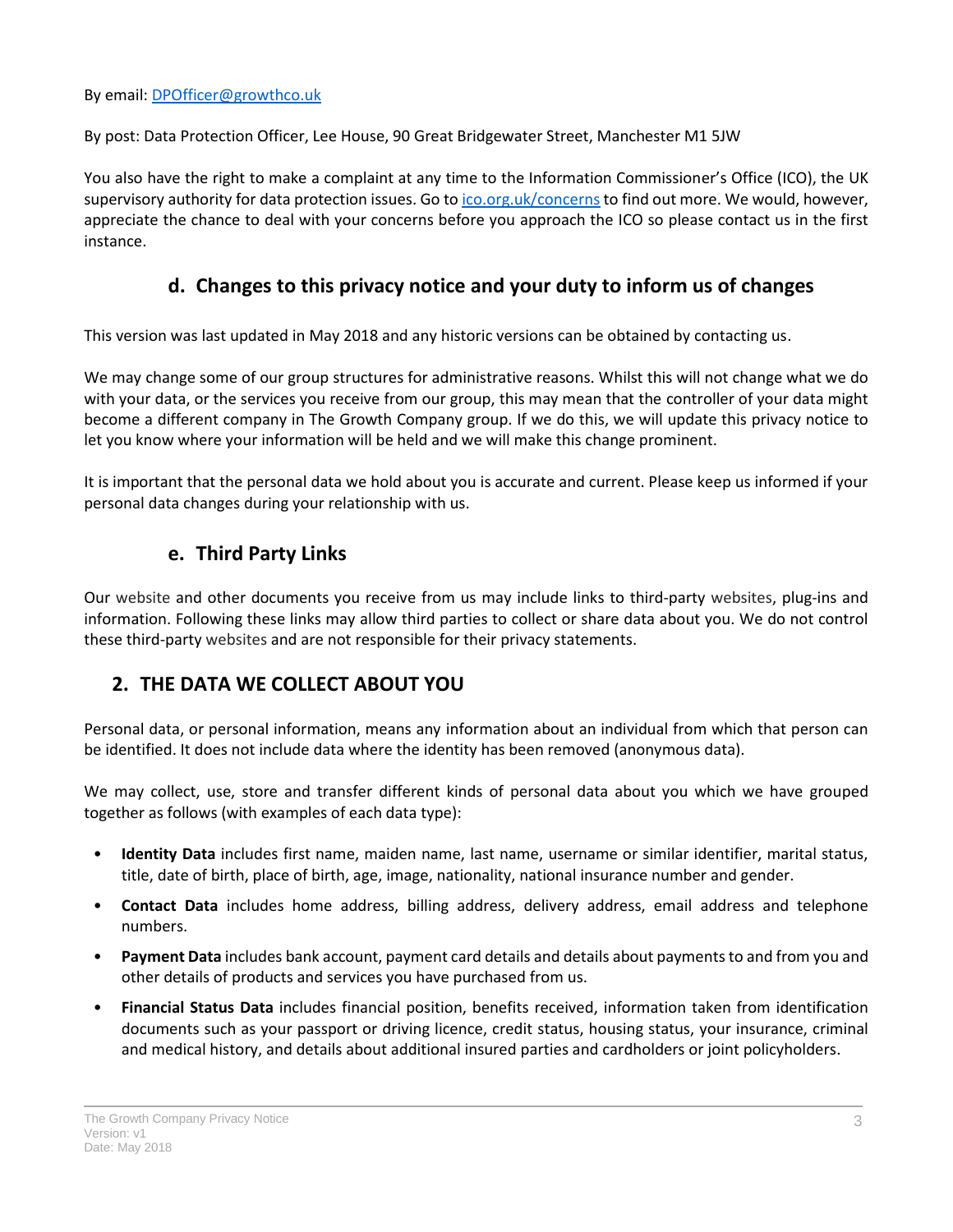- **• Employment & Educational Data** includes job title, qualifications, employment status, references, directorships, business interests, employment ID, employment records and salary.
- **Technical Data** includes internet protocol (IP) address, your login data, browser type and version, time zone setting and location, browser plug-in types and versions, operating system and platform and other technology on the devices you use to access this website.
- **Profile Data** includes your username and password, purchases or orders made by you, your interests, preferences, feedback and survey responses.
- **Usage Data** includes information about how you use our website, products and services.
- **Marketing and Communications Data** includes your preferences in receiving marketing from us and our third parties and your communication preferences.
- **Special Categories of Personal Data** includes details about your race or ethnicity, religious or philosophical beliefs, sex life, sexual orientation, political opinions, trade union membership, information about your health and genetic and biometric data).
- **Criminal Conviction Data** includes information about criminal convictions and offences.

We also collect, use and share **Aggregated Data** such as statistical or demographic data for any purpose. Aggregated Data may be derived from your personal data but is not considered personal data in law as this data does **not** directly or indirectly reveal your identity. For example, we may aggregate your Usage Data to calculate the percentage of users accessing a specific website feature. However, if we combine or connect Aggregated Data with your personal data so that it can directly or indirectly identify you, we treat the combined data as personal data which will be used in accordance with this privacy notice.

### **If you fail to provide personal data:**

Where we need to collect personal data by law, or under the terms of a contract we have with you and you fail to provide that data when requested, we may not be able to perform the contract we have or are trying to enter into with you (for example, to provide you with services). In this case, we may have to cancel a product or service you have with us but we will notify you if this is the case at the time.

### <span id="page-3-0"></span>**3. HOW IS YOUR PERSONAL DATA COLLECTED?**

We use different methods to collect data from and about you including through:

- **Direct interactions.** You may give us your Identity, Contact, Employment & Educational, Financial Status, Payment and Marketing & Communications Data in person, by filling in forms on paper, online or electronically, by corresponding with us by post, phone, email or otherwise or providing information as part of a contract. This includes personal data you provide when you:
	- apply for our services
	- apply to provide goods and/or services to us
	- create an account on our website
	- submit information via our website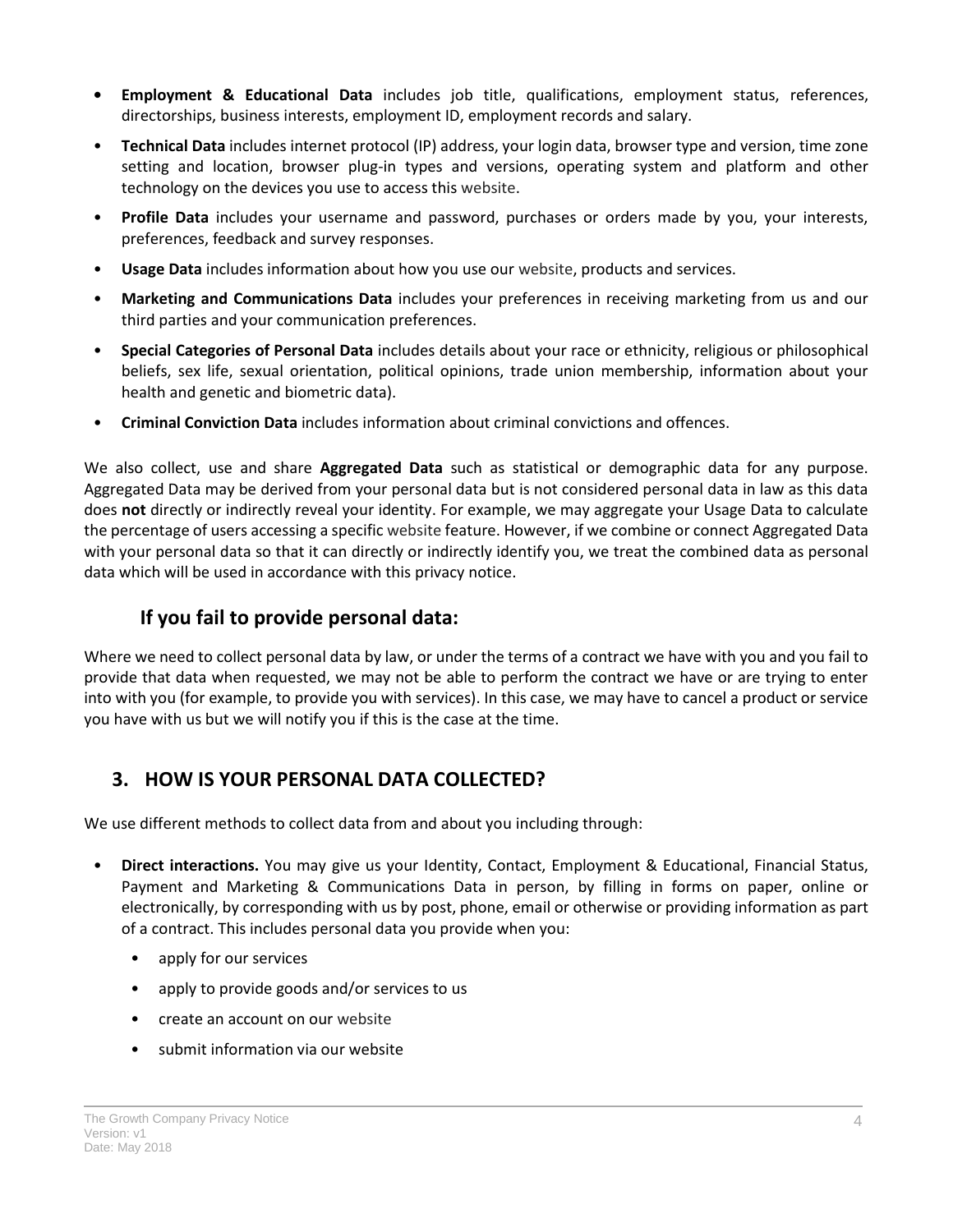- subscribe our service or publications
- request marketing to be sent to you
- enter a competition, promotion or survey
- give us some feedback or evaluate our services
- **Automated technologies or interactions.** As you interact with our website, we may automatically collect Technical Data about your equipment, browsing actions and patterns. We collect this personal data by using cookies, server logs and other similar technologies. We may also receive Technical Data about you if you visit other websites employing our cookies. Please see our cookie policy on our website for further details.
- **Third parties or publicly available sources.** We may receive personal data about you from various third parties and public sources as set out below:
	- Identity, Contact, Payment and Financial Status Data from data brokers or aggregators, including credit reference agencies.
	- Technical Data from analytics providers and advertising networks.
	- Identity, Employment & Educational, Financial Status and Contact Data from publicly availably sources such as Companies House and the Electoral Register.
	- Identity, Contact, Marketing & Communications and Technical Data from third party delivery partners, including those who fund, licence and co-deliver our activities and those who refer clients to us. Examples include government bodies, non-departmental public bodies, private companies, membership organisations and external consultants.
	- Identity, Contact, Profile, Usage, Marketing & Communications, Employment & Educational, Payment and Financial Status Data from third party website portals into which you have entered your personal data.

## <span id="page-4-0"></span>**4. HOW WE USE YOUR PERSONAL DATA**

We will only use your personal data when the law allows us to. Most commonly, we will use your personal data in the following circumstances:

- Where we need to perform the contract we are about to enter into or have entered into with you.
- Where it is necessary for our legitimate interests (or those of a third party) and your interests and fundamental rights do not override those interests.
- Where we need to comply with a legal or regulatory obligation.

More information about the lawful basis we use is found in the Glossary.

Generally we do not rely on consent as a legal basis for processing your personal data other than in relation to sending direct marketing communications to you via email or text message or where required to process Special Category Data. You have the right to withdraw consent to marketing at any time by *[Contacting us](#page-1-2)*.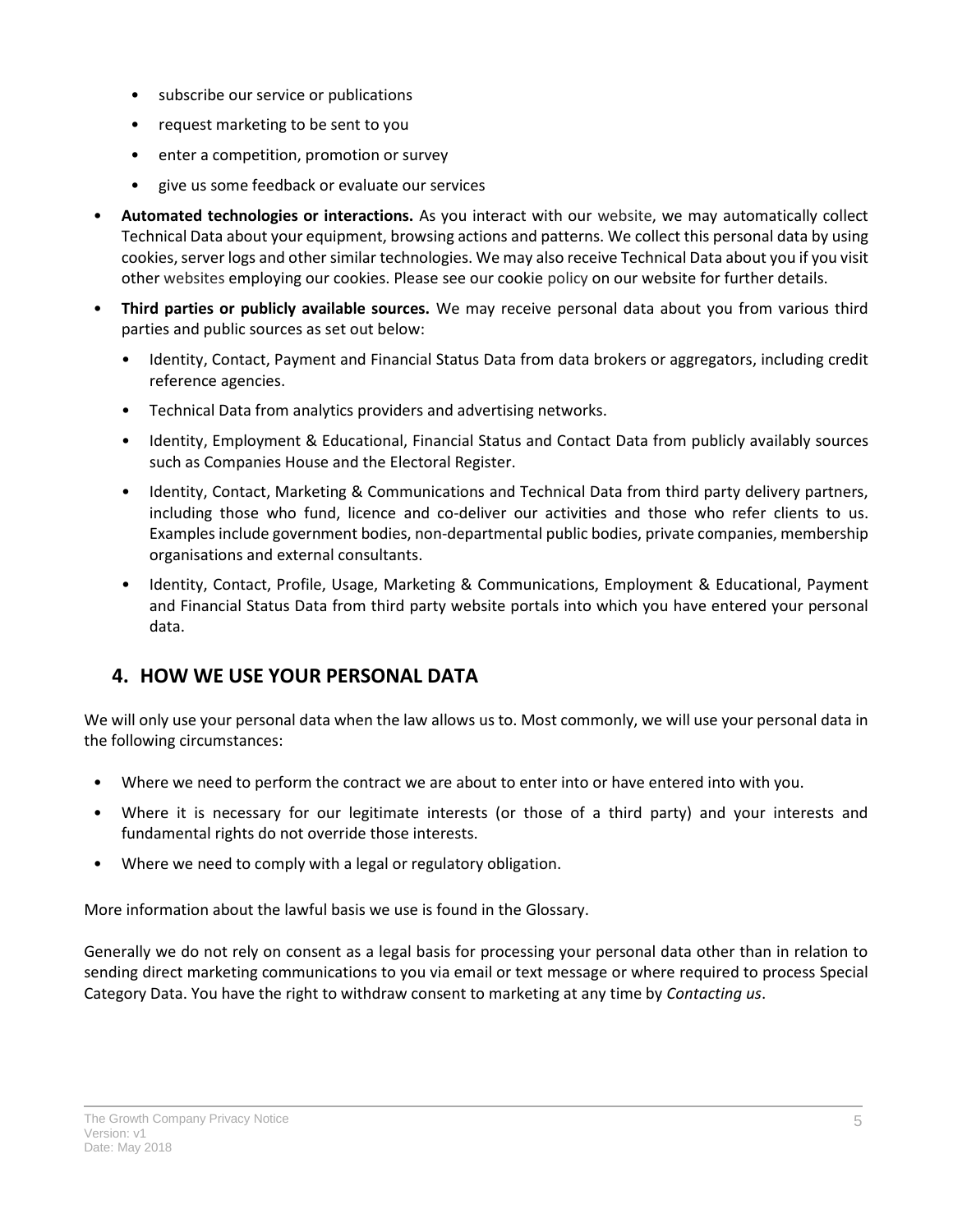### **a. Purposes for which we will use your personal data**

We have set out below, in a table format, a description of all the ways we plan to use your personal data, and which of the legal bases we rely on to do so. We have also identified what our legitimate interests are where appropriate.

Note that we may process your personal data for more than one lawful ground depending on the specific purpose for which we are using your data. Please *[Contact us](#page-1-2)* if you need details about the specific legal ground we are relying on to process your personal data where more than one ground has been set out in the table below.

| <b>Purpose/Activity</b>                                                                                                   | <b>Type of data</b>                                                                                                                                                                                                                  | Lawful basis for processing including<br>basis of legitimate interest                                                                                                                                                                                                                                                                                                                          |
|---------------------------------------------------------------------------------------------------------------------------|--------------------------------------------------------------------------------------------------------------------------------------------------------------------------------------------------------------------------------------|------------------------------------------------------------------------------------------------------------------------------------------------------------------------------------------------------------------------------------------------------------------------------------------------------------------------------------------------------------------------------------------------|
| To register you as a new customer<br>or supplier or participate in a<br>procurement opportunity                           | (a) Identity<br>(b) Contact<br>(c) Payment<br>(d) Financial Status<br>(e) Employment &<br>Educational                                                                                                                                | (a) Performance of a contract with you<br>(b) Necessary for our legitimate interests<br>in developing our relationship with<br>you as a potential client                                                                                                                                                                                                                                       |
| To deliver agreed services to you<br>(or prepare for their delivery)                                                      | (a) Identity<br>(b) Contact<br>(c) Profile<br>(d) Payment<br>(e) Financial Status<br>Technical<br>(f)<br>(g) Usage<br>(h) Marketing &<br>Communications<br>(i) Special Category<br>Data<br><b>Criminal Conviction</b><br>(i)<br>Data | (a) Performance of a contract with you<br>(b) Necessary for our legitimate interests<br>in (i) assessing your suitability in<br>relation to a vacancy, (ii) delivering a<br>service we offer, and (iii) tracking and<br>reporting on contract progress<br>Where Special Category or Criminal<br>Conviction Data is used, we will explain to<br>you separately on what grounds we use<br>these. |
| To manage our relationship with<br>you which will include:<br>(a) Managing your account and<br>providing services support | (a) Identity<br>(b) Contact<br>(c) Profile<br>(d) Marketing and<br>Communications                                                                                                                                                    | (a) Performance of a contract with you<br>(b) Necessary to comply with a legal<br>obligation<br>(c) Necessary for our legitimate interests                                                                                                                                                                                                                                                     |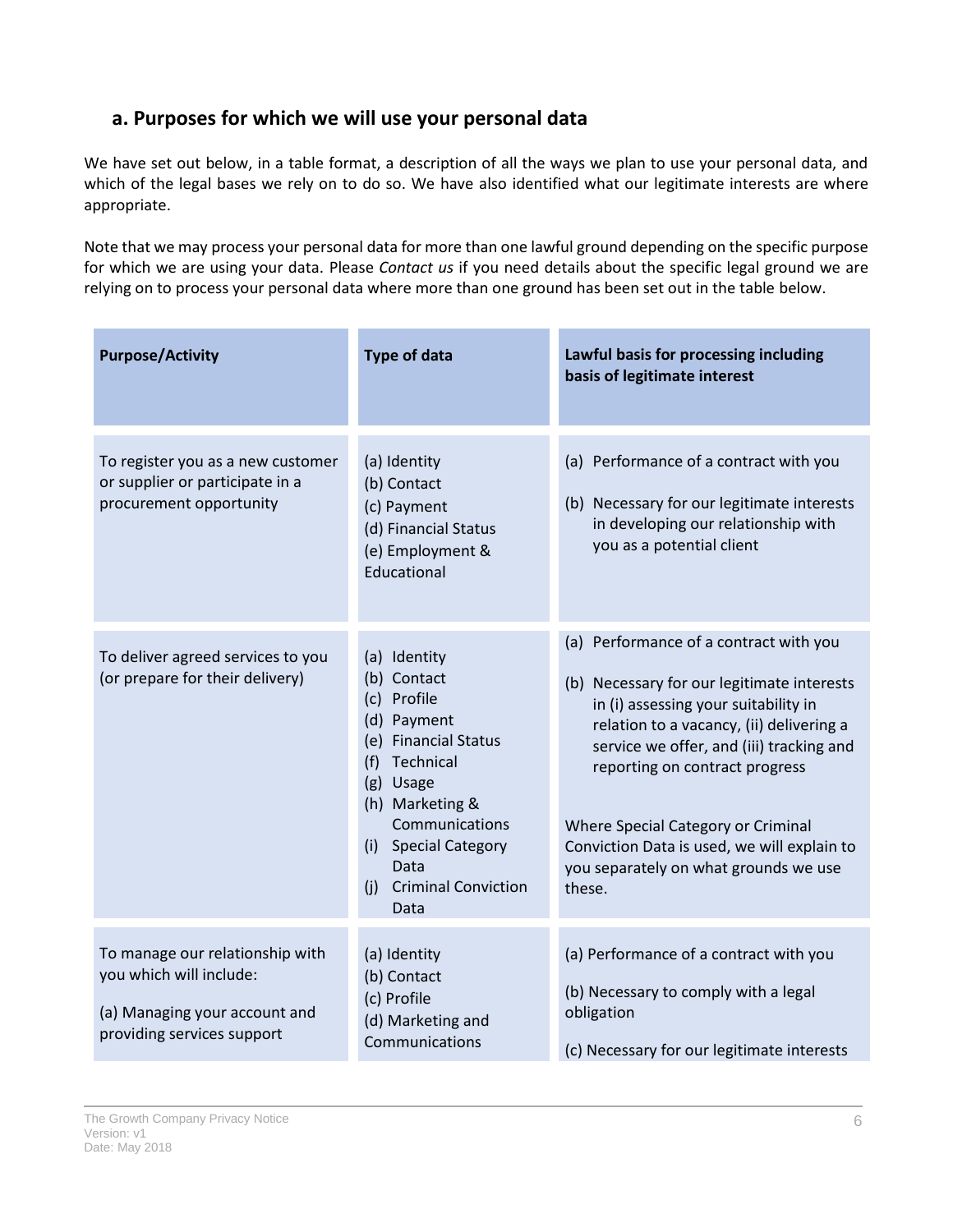| (b) Notifying you about changes to<br>our terms or privacy notice<br>(c) Asking you to leave a review or<br>take a survey                                                                                                                                                                                                                           | (e) Financial Status<br>(f) Payment                                                                                                                  | in keeping our records updated and<br>studying how customers use our<br>products/services)                                                                                               |
|-----------------------------------------------------------------------------------------------------------------------------------------------------------------------------------------------------------------------------------------------------------------------------------------------------------------------------------------------------|------------------------------------------------------------------------------------------------------------------------------------------------------|------------------------------------------------------------------------------------------------------------------------------------------------------------------------------------------|
| To manage consultancy or<br>advisory services you provide to<br>us or our clients                                                                                                                                                                                                                                                                   | (a) Identity<br>(b) Contact<br><b>Financial Status</b><br>(c)<br>(d) Payment<br><b>Financial Status</b><br>(e)<br>Technical<br>(f)<br>Profile<br>(g) | (a) Performance of a contract with you                                                                                                                                                   |
| To use data analytics to measure<br>and report on the performance of<br>our services                                                                                                                                                                                                                                                                | (a) Identity<br>(b) Contact<br>(c) Usage<br>(d) Profile                                                                                              | (a) Performance of a contract with you                                                                                                                                                   |
| To administer our day-to-day<br>business operations, including (i)<br>enabling you access our facilities<br>and/or services, (ii) meeting our<br>legal obligations in carrying out<br>our business, (iii) assessing<br>applications to deliver services to<br>us, and (iv) appointing oversight<br>bodies to govern and advise on<br>our activities | (a) Identity<br>Contact<br>(b)<br>(c) Payment<br>(d) Financial Status                                                                                | (a) Performance of a contract with you<br>(b) Necessary for our legitimate interests<br>in ensuring our business functions are<br>cost-effective, compliant and<br>accessible            |
| To enable you to take part in a<br>prize draw, competition or<br>complete a survey                                                                                                                                                                                                                                                                  | (a) Identity<br>(b) Contact<br>(c) Profile<br>(d) Usage<br>(e) Marketing and<br>Communications                                                       | (a) Performance of a contract with you<br>(b) Necessary for our legitimate interests<br>in studying how customers use our<br>products/services, to develop them and<br>grow our business |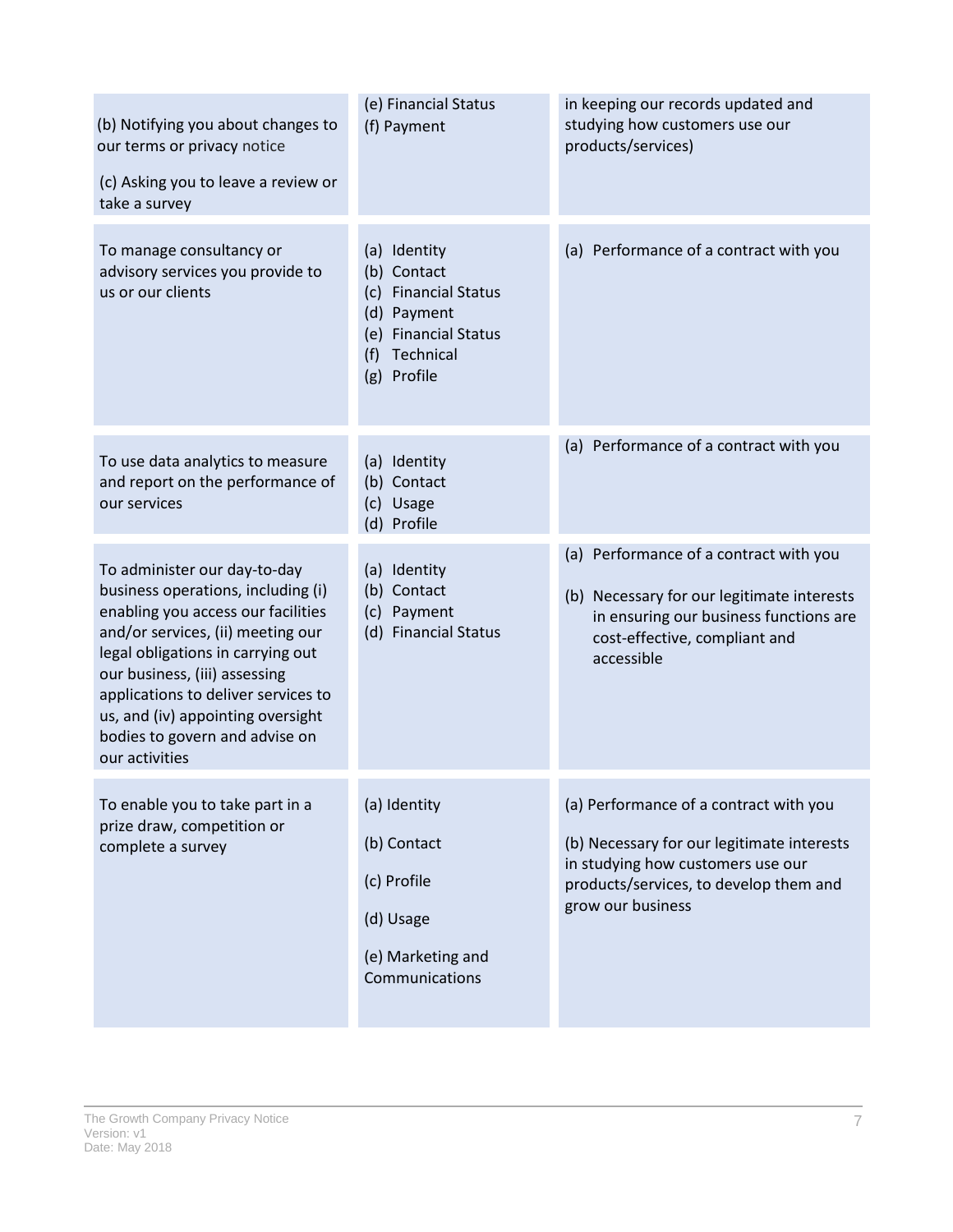| To administer and protect our<br>business and this website<br>(including troubleshooting, data<br>analysis, testing, system<br>maintenance, support, reporting<br>and hosting of data), including<br>measure or understand the<br>effectiveness of our website and<br>products / services | (a) Identity<br>(b) Contact<br>(c) Profile<br>(d) Usage<br>(e) Marketing and<br>Communications<br>(f) Technical | (a) Necessary to comply with a legal<br>obligation<br>(b) Necessary for our legitimate interests<br>(i) in running our business, providing<br>administration and IT services, ensuring<br>network security, preventing fraud and in<br>the context of a business reorganisation or<br>group restructuring exercise, (ii) in<br>studying how customers use our<br>products/services, to develop them, to<br>grow our business and to inform our<br>marketing strategy |
|-------------------------------------------------------------------------------------------------------------------------------------------------------------------------------------------------------------------------------------------------------------------------------------------|-----------------------------------------------------------------------------------------------------------------|----------------------------------------------------------------------------------------------------------------------------------------------------------------------------------------------------------------------------------------------------------------------------------------------------------------------------------------------------------------------------------------------------------------------------------------------------------------------|
| To make suggestions and<br>recommendations to you about<br>goods, services, opportunities or<br>events that may be of interest to<br>you                                                                                                                                                  | (a) Identity<br>(b) Contact<br>(c) Technical<br>(d) Usage<br>(e) Profile<br>(f) Marketing and<br>Communications | (a) Necessary for our legitimate interests<br>in developing our products/services and<br>growing our business<br>(b) Your consent, where this is required by<br>law                                                                                                                                                                                                                                                                                                  |

### **b. Marketing**

We strive to provide you with choices regarding certain personal data uses, particularly around marketing and advertising. We have established the following personal data control mechanisms:

#### **PROMOTIONAL OFFERS FROM US**

You will receive marketing communications from us if you have requested information from us or if we can demonstrate that we have a legitimate interest in sending marketing material to you (and you have not opted-out).

#### **THIRD-PARTY MARKETING**

We will get your express opt-in consent before we share your personal data with any company outside The Growth Company group for marketing purposes.

#### **OPTING OUT**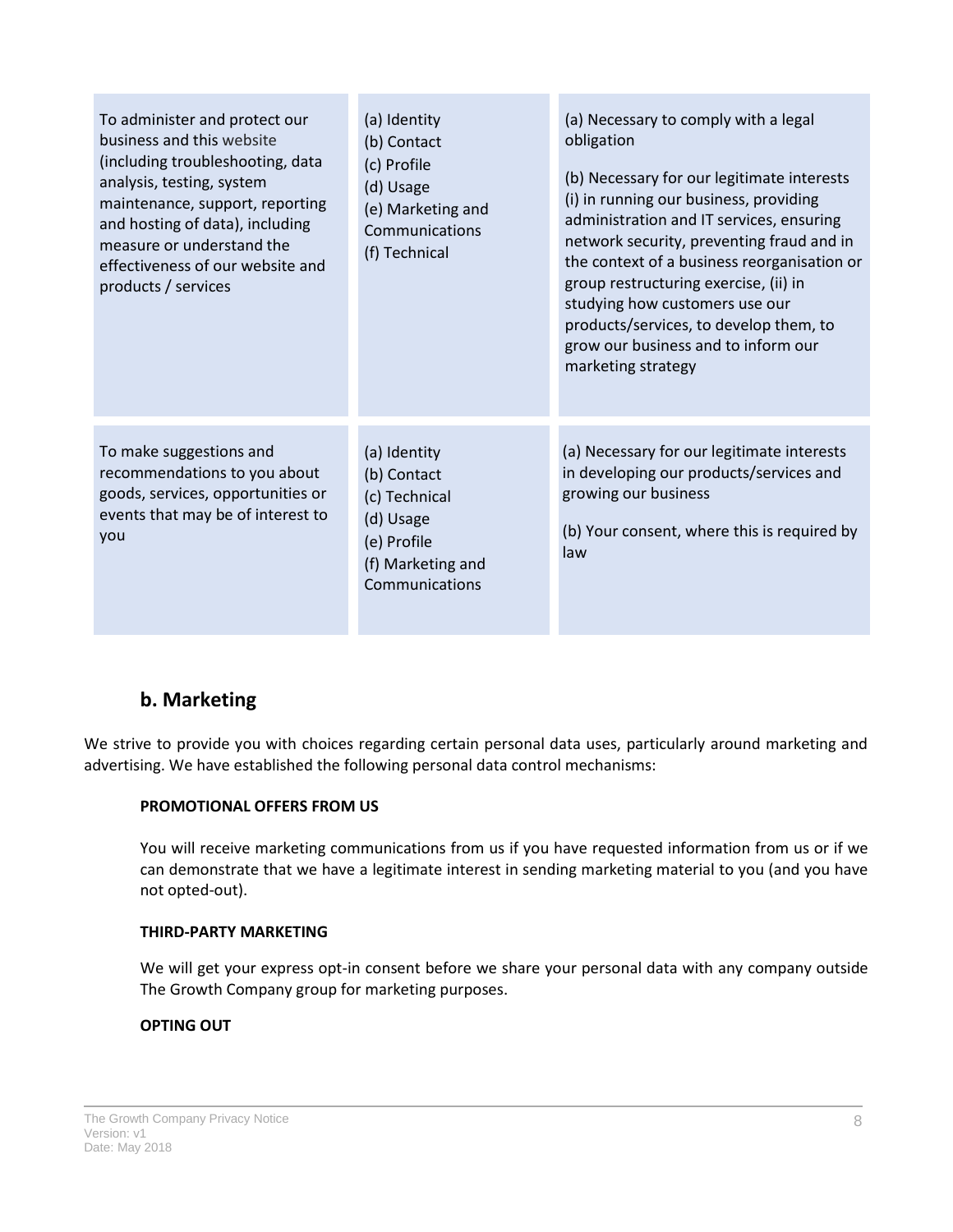You can ask us or third parties to stop sending you marketing messages at any time by following the optout links on any marketing message sent to you or by *[Contacting us](#page-1-2)* at any time.

Where you opt out of receiving these marketing messages, this will not apply to personal data provided to us as a result of a product/service purchase, product/service experience or other transactions.

#### **c. Cookies**

You can set your browser to refuse all or some browser cookies, or to alert you when websites set or access cookies. If you disable or refuse cookies, please note that some parts of this website may become inaccessible or not function properly. For more information about the cookies we use, please see the cookie policy on our website.

### **d. Change of purpose**

We will only use your personal data for the purposes for which we collected it, unless we reasonably consider that we need to use it for another reason and that reason is compatible with the original purpose. If you wish to get an explanation as to how the processing for the new purpose is compatible with the original purpose, please *[Contact us](#page-1-2)*.

If we need to use your personal data for an unrelated purpose, we will notify you and we will explain the legal basis which allows us to do so.

Please note that we may process your personal data without your knowledge or consent, in compliance with the above rules, where this is required or permitted by law.

### **5. DISCLOSURES OF YOUR PERSONAL DATA**

<span id="page-8-0"></span>We may have to share your personal data with the parties set out below for the purposes set out in the table in paragraph 4 above.

- Internal Third Parties as set out in the *Glossary*.
- External Third Parties as set out in the *Glossary*.
- Third parties to whom we may choose to sell, transfer, or merge parts of our business or our assets. Alternatively, we may seek to acquire other businesses or merge with them. If a change happens to our business, then the new owners may use your personal data in the same way as set out in this privacy notice.

We require all third parties to respect the security of your personal data and to treat it in accordance with the law. We do not allow our third-party service providers to use your personal data for their own purposes and only permit them to process your personal data for specified purposes and in accordance with our instructions.

### **6. INTERNATIONAL TRANSFERS**

<span id="page-8-1"></span>In some circumstances we transfer data to, and store data in, countries which are outside the EEA. The EEA includes all EU Member countries as well as Iceland, Liechtenstein and Norway, particularly if we offer you a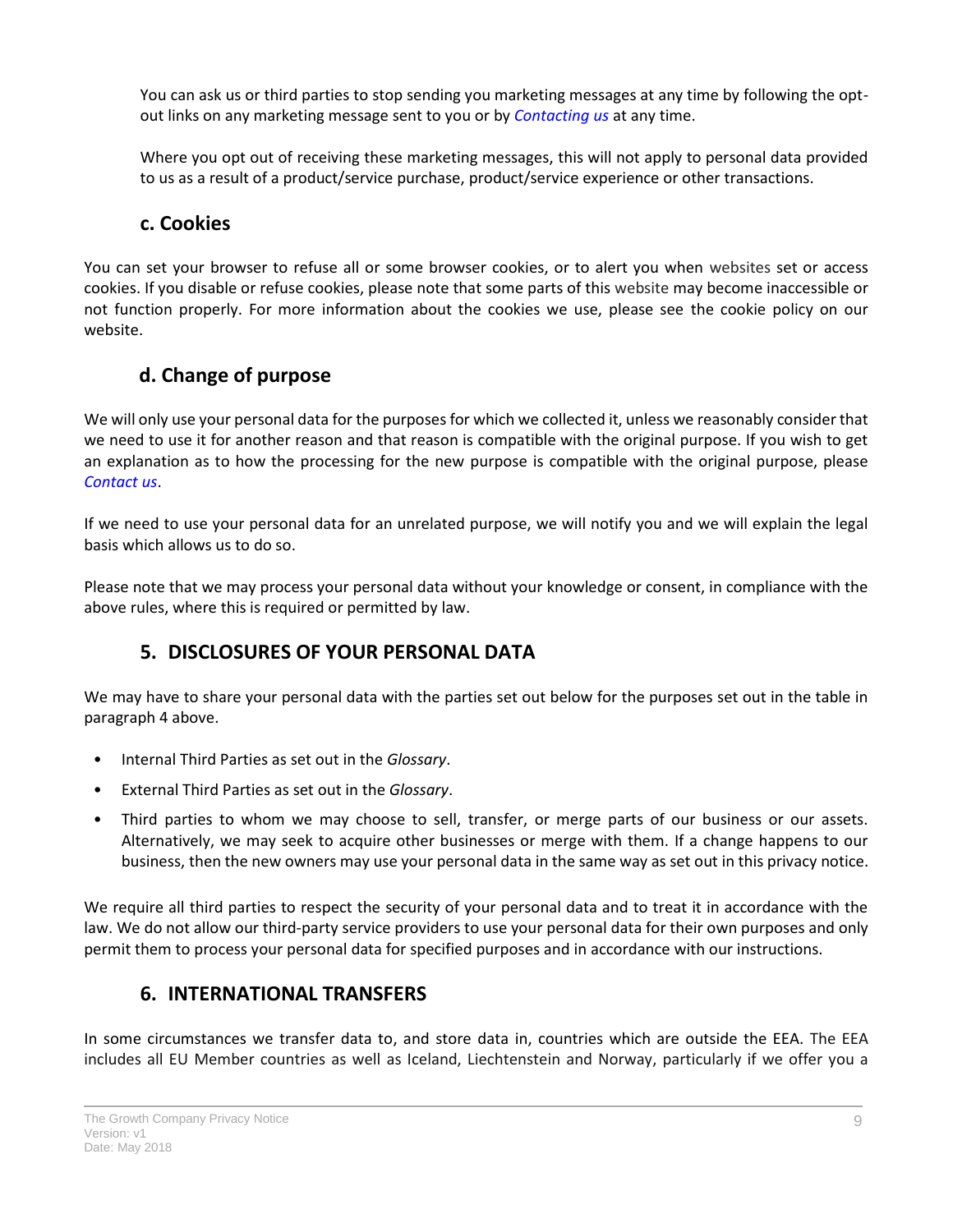service which is delivered in close collaboration with countries outside the EEA.

If we do this, we have procedures in place to ensure your data receives the same protection as if it were being processed inside the EEA. For example, our contracts with third parties stipulate the standards they must follow at all times. If you wish for more information about these arrangements please contact our Data Protection Officer.

Any transfer of your personal data will follow applicable laws and we will treat the information under the guiding principles of this Privacy Notice.

## **7. DATA SECURITY**

<span id="page-9-0"></span>We have put in place appropriate security measures to prevent your personal data from being accidentally lost, used or accessed in an unauthorised way, altered or disclosed. In addition, we limit access to your personal data to those employees, agents, contractors and other third parties who have a business need to know. They will only process your personal data on our instructions and they are subject to a duty of confidentiality.

We have put in place procedures to deal with any suspected personal data breach and will notify you and any applicable regulator of a breach where we are legally required to do so.

### <span id="page-9-1"></span>**8. DATA RETENTION**

### **How long will you use my personal data for?**

We will only retain your personal data for as long as necessary to fulfil the purposes we collected it for, including for the purposes of satisfying any legal, accounting, or reporting requirements.

To determine the appropriate retention period for personal data, we consider the amount, nature and sensitivity of the personal data, the potential risk of harm from unauthorised use or disclosure of your personal data, the purposes for which we process your personal data, and whether we can achieve those purposes through other means, and the applicable legal requirements.

Details of retention periods for different aspects of your personal data are available in our retention policy which you can request from us by *[Contacting us](#page-1-2)*.

In some circumstances you can ask us to delete your data: see *Request erasure* below for further information.

In some circumstances we may anonymise your personal data (so that it can no longer be associated with you) for research or statistical purposes in which case we may use this information indefinitely without further notice to you.

## **9. YOUR LEGAL RIGHTS**

<span id="page-9-2"></span>Under certain circumstances, you have rights under data protection laws in relation to your personal data. Please refer to the Glossary below to find out more about these rights: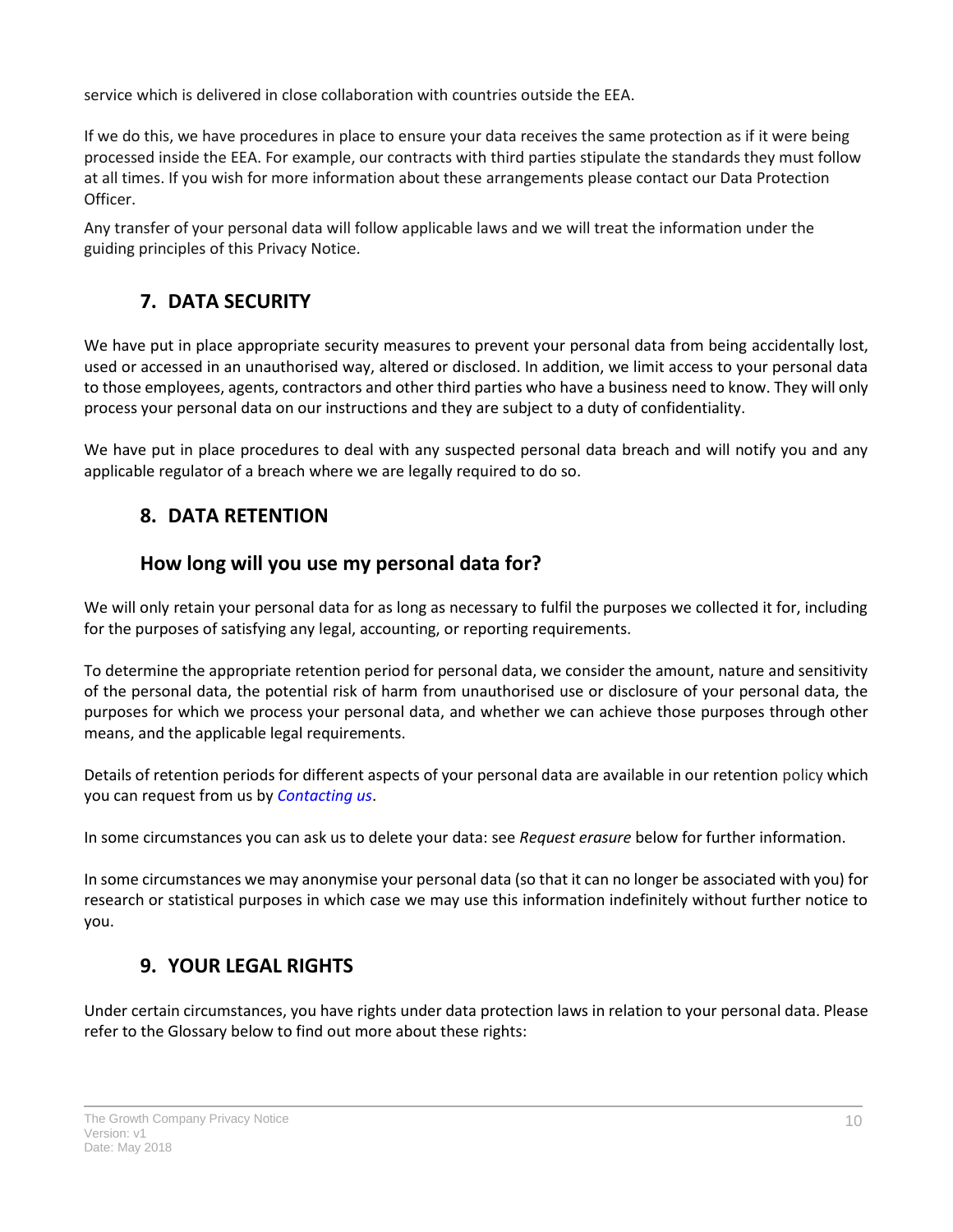- *Request access to your personal data*
- *Request correction of your personal data*
- *Request erasure of your personal data*
- *Object to processing of your personal data*
- *Request restriction of processing your personal data*
- *Request transfer of your personal data*
- *Right to withdraw consent*

If you wish to exercise any of the rights set out above, please *[Contact us](#page-1-2)*.

You will not have to pay a fee to access your personal data (or to exercise any of the other rights). However, we may charge a reasonable fee if your request is clearly unfounded, repetitive or excessive. Alternatively, we may refuse to comply with your request in these circumstances.

We may need to request specific information from you to help us confirm your identity and ensure your right to access your personal data (or to exercise any of your other rights). This is a security measure to ensure that personal data is not disclosed to any person who has no right to receive it. We may also contact you to ask you for further information in relation to your request to speed up our response.

We try to respond to all legitimate requests within one month. Occasionally it may take us longer than a month if your request is particularly complex or you have made a number of requests. In this case, we will notify you and keep you updated.

### <span id="page-10-0"></span>**10.GLOSSARY**

#### **a. Lawful Basis**

- **Legitimate Interest** means the interest of our business in conducting and managing our business to enable us to give you the best service/product and the best and most secure experience. We make sure we consider and balance any potential impact on you (both positive and negative) and your rights before we process your personal data for our legitimate interests. We do not use your personal data for activities where our interests are overridden by the impact on you (unless we have your consent or are otherwise required or permitted to by law). You can obtain further information about how we assess our legitimate interests against any potential impact on you in respect of specific activities by *[Contacting us](#page-1-2)*
- **Performance of Contract** means processing your data where it is necessary for the performance of a contract to which you are a party or to take steps at your request before entering into such a contract.
- **Comply with a legal or regulatory obligation** means processing your personal data where it is necessary for compliance with a legal or regulatory obligation to which we are subject.
- **Consent** means any freely given, specific, informed and unambiguous indication of your wishes by which you, by a statement or by a clear affirmative action, signify agreement to the processing of personal data.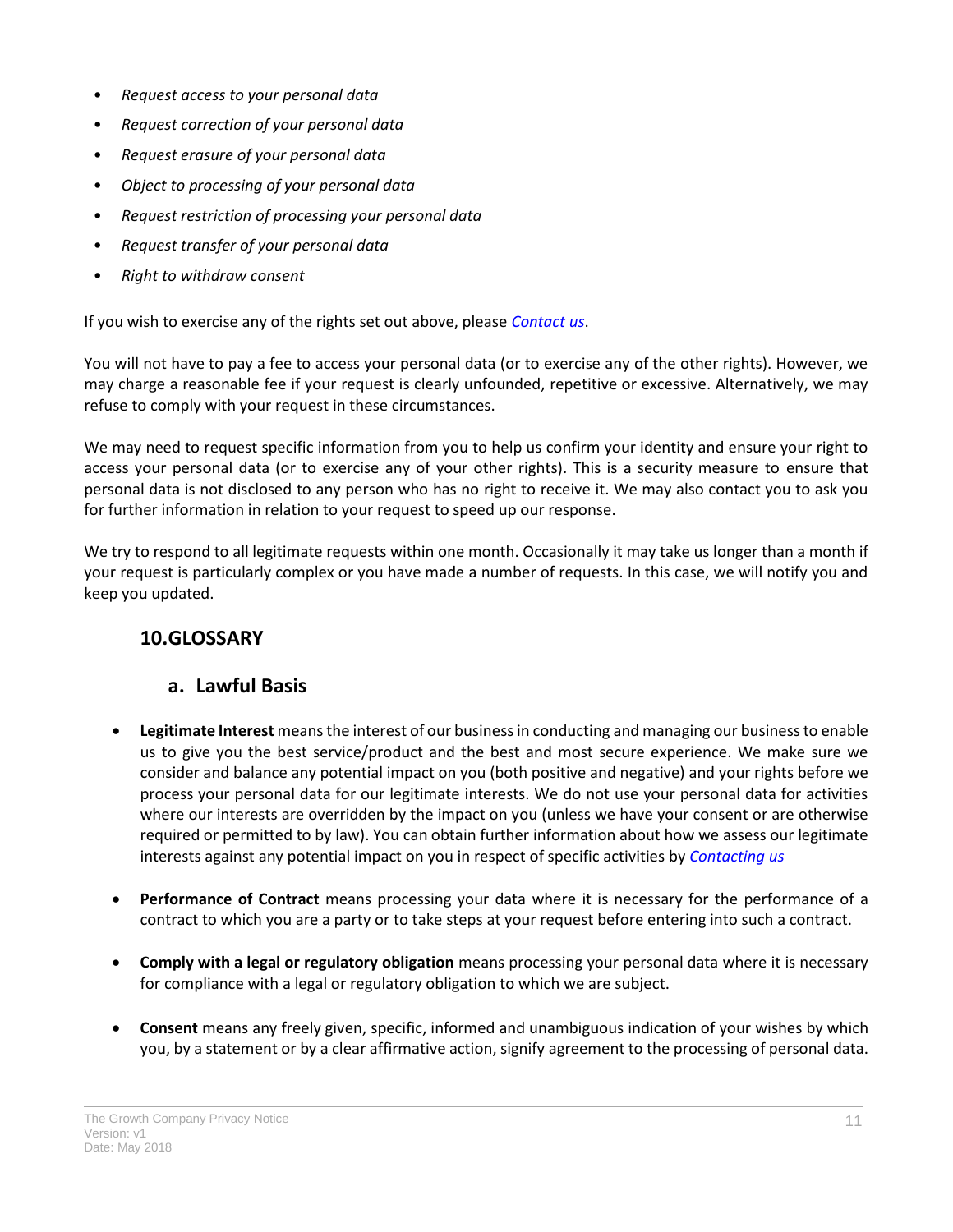### **b. Third Parties**

### **Internal Third Parties**

Other companies in The Growth Company group acting as joint controllers or processors and who are based in the United Kingdom and provide corporate services including IT and system administration, HR, Marketing and Financial services and undertake management reporting. Information will also be shared within the group for marketing purposes where either you have consented for us to do so or where we are legally otherwise able to share this information. This is in order that we can provide a high quality service across our group and can provide you with advice about our services that are relevant to your interests. More information on these companies can be foun[d here.](http://www.growthco.uk/about-us/company-information/)

### **External Third Parties**

- We may transfer your personal information to our partners, suppliers, insurers and agencies, but only where they meet our standards of data and security. We only share information which allows us to provide their services to us or facilitate them providing our services to you. Examples include:
	- Funding, delivery partners and licensing bodies who require information in relation to the services that we provide.
	- Consultants and other advisors who deliver services as a subcontractor or on our behalf.
	- Credit check and debt recovery agencies.
	- Service providers who provide professional services to us and those who provide IT and other system administration and/or management services.
	- Professional advisers acting as processors or joint controllers including lawyers, bankers, auditors and insurers who provide consultancy, banking, legal, insurance and accounting services.
	- HM Revenue & Customs, regulators and other authorities acting as processors or joint controllers who require reporting of, or access to, processing activities in certain circumstances.

### **Your legal rights**

You have the right to:

- **Request access** to your personal data (known as a "data subject access request"). This enables you to receive a copy of the personal data we hold about you and to check that we are lawfully processing it.
- **Request correction** of the personal data that we hold about you. This enables you to have any incomplete or inaccurate data we hold about you corrected, though we may need to verify the accuracy of the new data you provide to us.